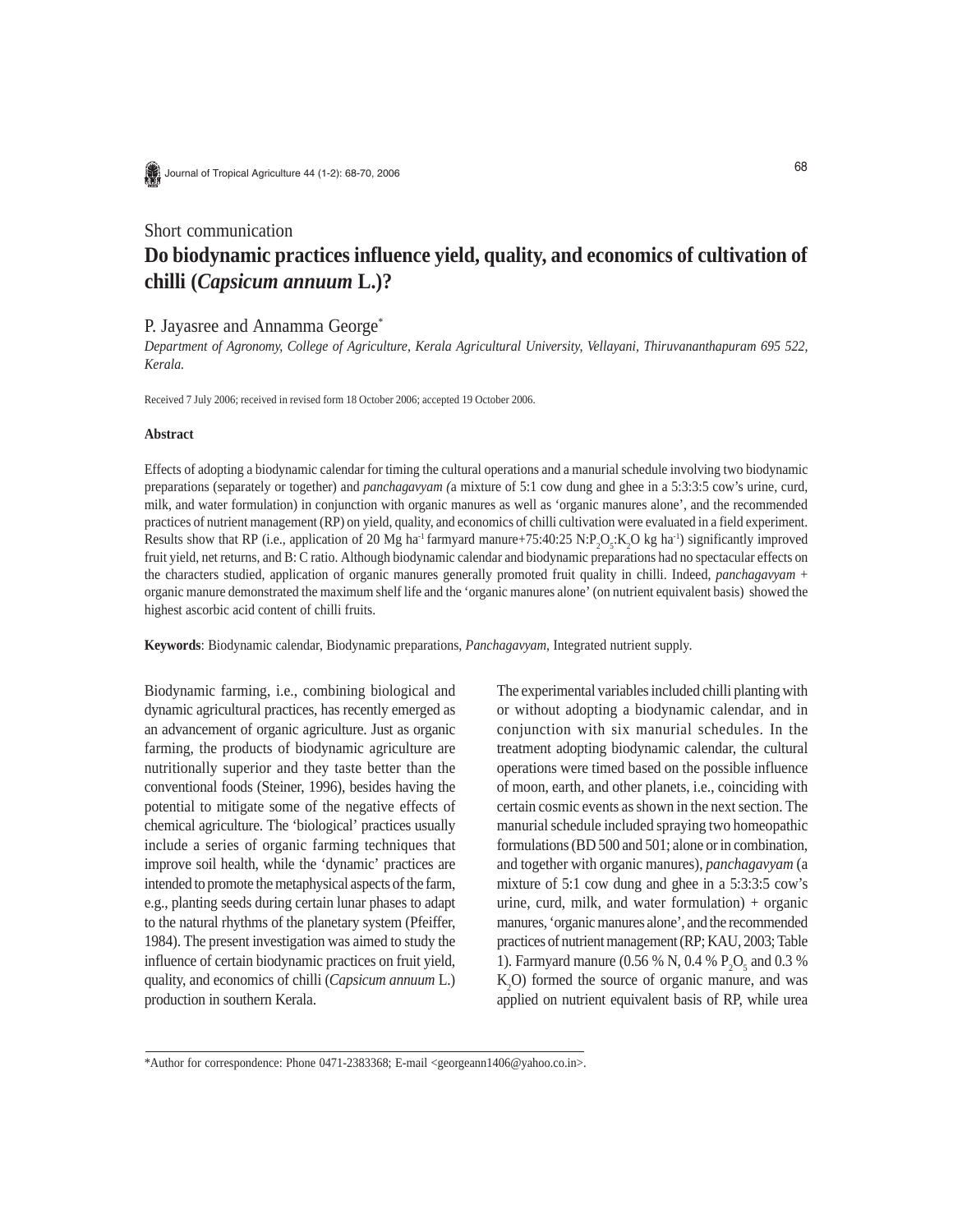(46 % N), Mussoriephos (20 %  $P_2O_5$ ), and muriate of potash (60 %  $K_2$ O) constituted the chemical sources of nutrients. The field experiment was laid out in factorial randomized block design at Vellayani during Oct. 2004 to Feb. 2005, and was replicated thrice; the test variety was 'Jwalasakhi'. Twenty-nine day-old seedlings were transplanted in 45 x 45 cm plots as per the treatment protocol. Soil of the experimental area was red sandy loam having 229, 36, and 78 kg ha<sup>-1</sup> of available N, P, and K respectively. Mean maximum and minimum temperatures during the experimental period were 32°C and 22°C respectively.

*Preparation and application of the biodynamic products*: Two biodynamic formulations (BD 500 and 501) sourced from the Biodynamic Association of India (BDAI), Bangalore were tried. BD 500 (horn manure preparation), the "prime starter of biodynamics," is prepared by stuffing the dung of a lactating cow into a cow horn and buried in the soil during the autumn equinox (September) and taken out during the spring equinox (March). The humified dung from the horn is stored in an earthen pot away from sunlight. For preparing the spray solution for one ha, 62.5 g of this material was dissolved in 40 L of warm (40°C) water with continuous stirring for 1 h (alternately in clockwise and anti-clockwise directions). The liquid mixture was sprinkled as big droplets on soil surface in the evening prior to transplanting. For the treatments based on biodynamic calendar, BD 500 was applied on 16 Nov. 2004, *i.e.,* during the lunar descending period, when the effects are supposedly better. In plots where biodynamic calendar was not adopted, BD 500 was applied on 24 Nov. 2004.

BD 501 is "cow horn silica" and is made form quartz crystals ground to talcum power consistency, stuffed into a cow horn, buried during spring equinox, and taken out during autumn equinox. The material, stored in glass bottle, and exposed to the sun by the windowsill was used to prepare the BD 501 spray solution by dissolving 2.5 g in 40 L of water, which was integrated in a similar way as that of BD 500. Within an hour, the mixture was sprayed as a fine mist on the plant foliage (i.e., before 9.00 a.m.). For plots where the cultivation practices were based on biodynamic calendar, the application dates

corresponded to 14 Dec. 2004 and 10 Jan. 2005 (days when moon was opposite to Saturn in the biodynamic calendar). In other treatments, BD 501 was applied at 30 and 60 days after transplanting.

*Panchagavyam*, an organic formulation, was prepared with 5 kg cow dung, 1 kg ghee, 5 L cow's urine, 3 L curd, 3 L milk, and 5 L water. These materials were mixed together and stirred daily for 15 days. A dilution of 1:10 was used for spraying on full moon days *i.e.,* 27 Nov. 2004, 26 Dec. 2004, and 25 Jan. 2005. In plots not following the biodynamic calendar, it was applied at monthly intervals. Organic manure application in all treatments followed the local recommendations (KAU 2003).

Mature fruit weight on net plot area basis was recorded, as well as the number of fruits plant<sup>-1</sup>, weight of fruits plant-1, and fruit length. Changes in fruit colour, shrinkage, and rotting during ambient storage were also noted. Ascorbic acid content of the fruits at red ripe stage was estimated by 2, 6-dichlorophenol indophenol dye method (Sadasivam and Manickam, 1992) and capsaicin content determined by Folin-Dennis method (Mathew et al., 1971). Economic analysis was done taking into account the cost of cultivation and the prevailing market price of vegetable chilli and the data were analyzed using ANOVA.

Results show that yield and the associated characters were strongly influenced by the manurial schedule. However, biodynamic calendar and preparations generally failed to impact fruit yield and net returns. Indeed, number of fruits plant<sup>1</sup>, fruit length, fruit weight plant<sup>1</sup>, and fruit yield,were significantly higher in the treatment receiving recommended doses of fertilizers (Table 1). This treatment also gave the maximum net returns and benefit: cost ratio, which is not unusual. Organic manures, however, showed an advantage over the recommended practices in terms of fruit quality. That is, the highest shelf life and ascorbic acid content were noted for the *panchagavyam*+organic manure and 'organic manure alone' treatments respectively, which is consistent with other reports too (e.g., Sharu, 2000). Recommended practices, however, resulted in higher capsaicin concen-